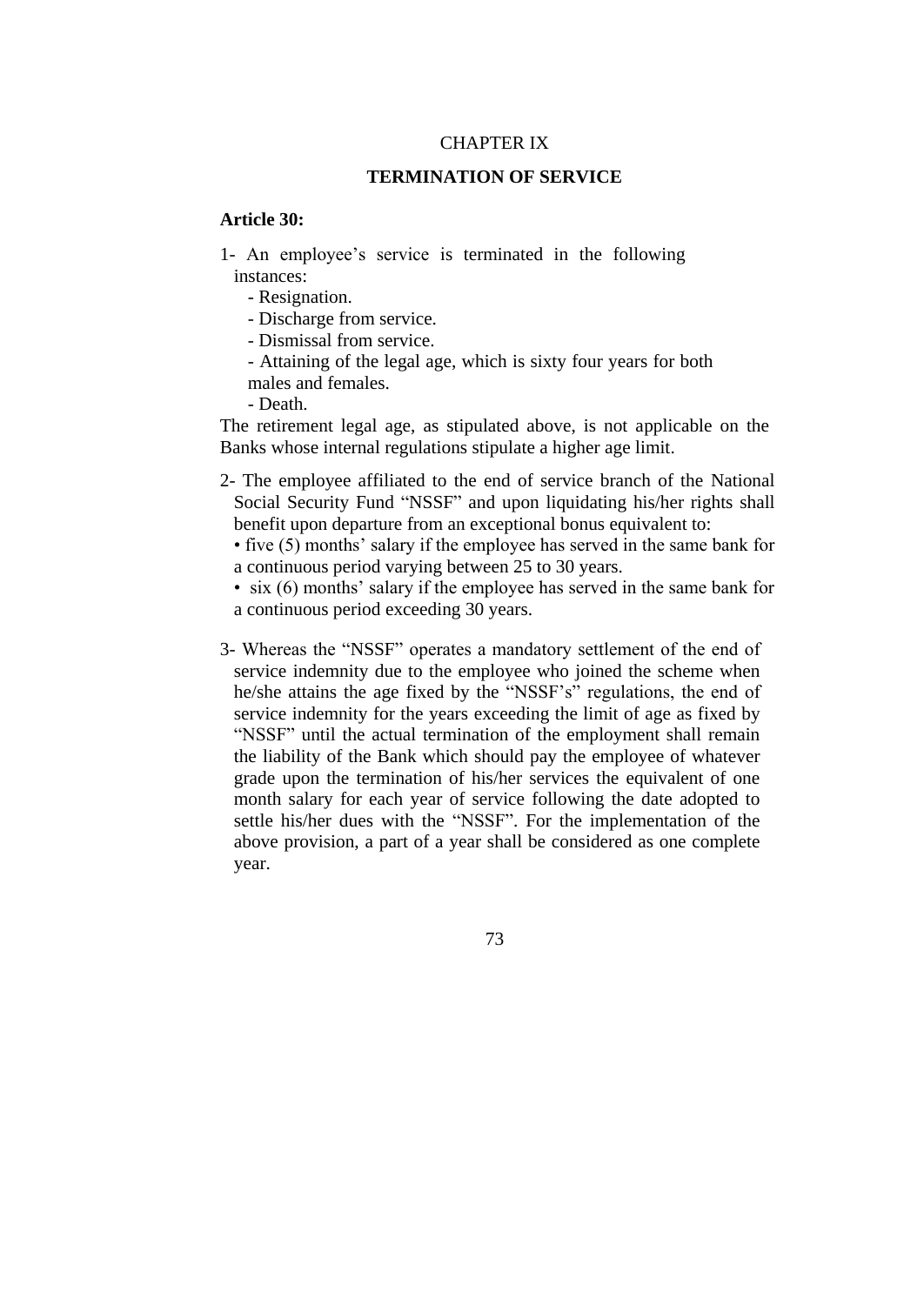## *RESIGNATION*

# **Article 31:**

Any employee of whichever category can tender his/her resignation at any time, but cannot leave his/her work until after the acceptance of the resignation or upon the elapse of the legal notice.

# **Article 32:**

A resigning employee, of whichever category, and who is not a member of the National Social Security Fund is entitled to termination of service indemnity in full.

The resigning employee will be paid half the indemnity due to him/her immediately upon his/her leaving the work, and the other half upon the elapse of three months and after ascertaining that the employee did not work, during the said interval, with another bank in Lebanon.

Regarding the employee who spent in the service twenty years or more, the full indemnity will be paid to him/her unconditionally at the rate of one month's salary for each year of service.

# *DISCHARGE OF SERVICE*

# **Article 33:**

An employee of whichever category, who is not a member of the "NSSF", and who is discharged from the service, is entitled to an indemnity equal to one month's salary for each year of service, without limitation.

## **Article 34:**

In the event of dismissal of an employee from service for any reason in accordance with the Law, he/she is not entitled to any indemnity.

74